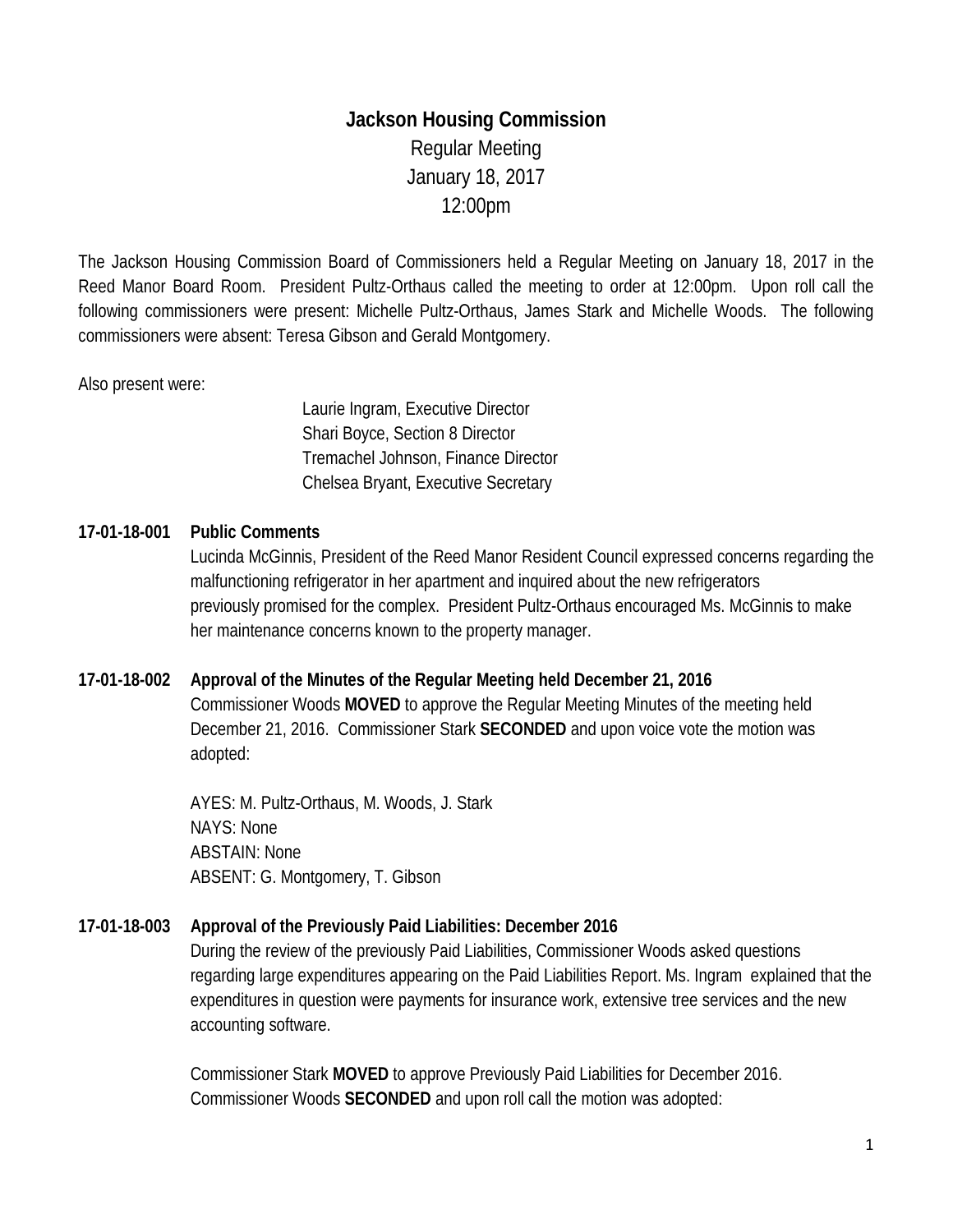AYES: M. Pultz-Orthaus, M. Woods, J. Stark NAYS: None ABSTAIN: None ABSENT: G. Montgomery, T. Gibson

## **17-01-18-004 Resolution No. 2017-01: Collection Losses: January 2017**

Ms. Ingram noted that an extensive year end clean-up of aging receivable accounts occurred. Because of this, the Collection Write Offs for January 2016 was considerably higher than normal.

Commissioner Woods **MOVED** to approve the Collection Losses January 2017 in the amount of \$14,531.06. Commissioner Stark **SECODED** and upon roll call the motion was adopted:

AYES: M. Pultz-Orthaus, M. Woods, J. Stark NAYS: None ABSTAIN: None ABSENT: G. Montgomery, T. Gibson

# **17-01-18-005 Resolution No. 2017-02: Approval of EPC Contract Honeywell**

Ms. Ingram stated that Honeywell and Johnson Controls were very close contenders for the Energy Performance Contract. Although both companies were highly qualified and capable of performing the scope of work, differences in the fees assessed for fulfilling the contract gave Honeywell an advantage. For this reason, Honeywell was awarded the contract.

Commissioner Stark **MOVED** to approve to award Honeywell the Energy Performance Contract (EPC). Commissioner Woods **SECONDED** and upon roll call the motion was adopted:

AYES: M. Pultz-Orthaus, M. Woods,J. Stark NAYS: None ABSTAIN: None ABSENT: G. Montgomery, T. Gibson

## **17-01-18-006 DIRECTORS' REPORTS**

Staff gave reports regarding the Section 8 and Public Housing Programs.

## Section 8

A. Leasing HAP Utilization Report Per Ms. Boyce, HUD allocated January 2017 HAP Funds in December.

## Public Housing

- B. Tenant Accounts Receivables
- C. Consolidated TARS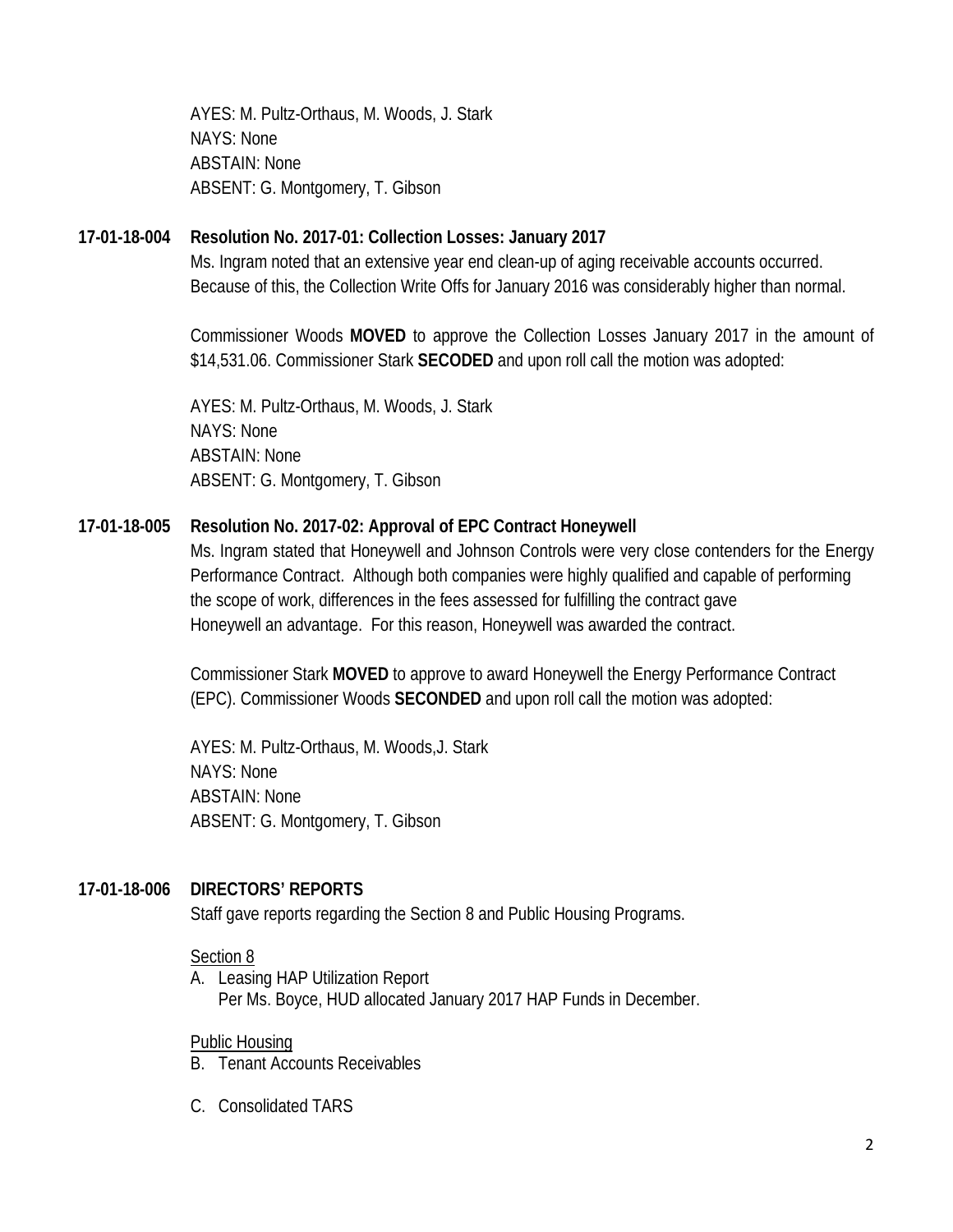- D. Move Outs
- E. Vacant Unit Turnaround Ms. Ingram advised that the agency will contract a vendor to quickly turn six units, (three at each AMP).

#### Executive

Ms. Ingram advised that Ms. Johnson is working with SACS Accounting to resolve limitations of the accounting software. If these limitations are not cured, the agency will procure a more robust accounting system.

- F. S8 Income Statement
- G. PH Income Statement
- H. Petty Cash Fund Register
- I. After Hours/Emergency Response Report Mr. Stark suggested that scheduling an evening shift may minimize the burden of paying overtime for maintenance emergencies. Staff will evaluate the suggestion.
- J. Utility Costs and Consumption

#### **17-01-18-01 Other Business**

During a discussion of other business, Ms. Ingram noted that recent PHAS scores designated the JHC as a Standard Performer. However, two points were lost as a result of JHC employees are still under the City of Jackson's Pension Plan. Therefore, staff is working towards a resolution with the City of Jackson. Ms. Ingram also advised that the she previously met with the City of Jackson to discuss the pension, deeds, RAD and the Pilot fees. A meeting with HUD and the City of Jackson is being scheduled.

Also during a discussion of recent activities, Ms. Ingram shared that she will attend Race Forward, a training addressing social injustice and racial inequality at Baker College, as well as, a Housing Stability Conference in Las Vegas with the Housing/Section 8 Managers. Ms. Ingram also noted that she and the Human Resource Director are working to revise the existing step compensation structure to prepare for a transition to a merit based assessment system.

Commissioner Woods **MOVED** to adjourn, Commissioner Stark **SECONDED**. All members of the board were in favor of adjournment.

The Regular Meeting held January 18, 2016 adjourned at 12:34pm.